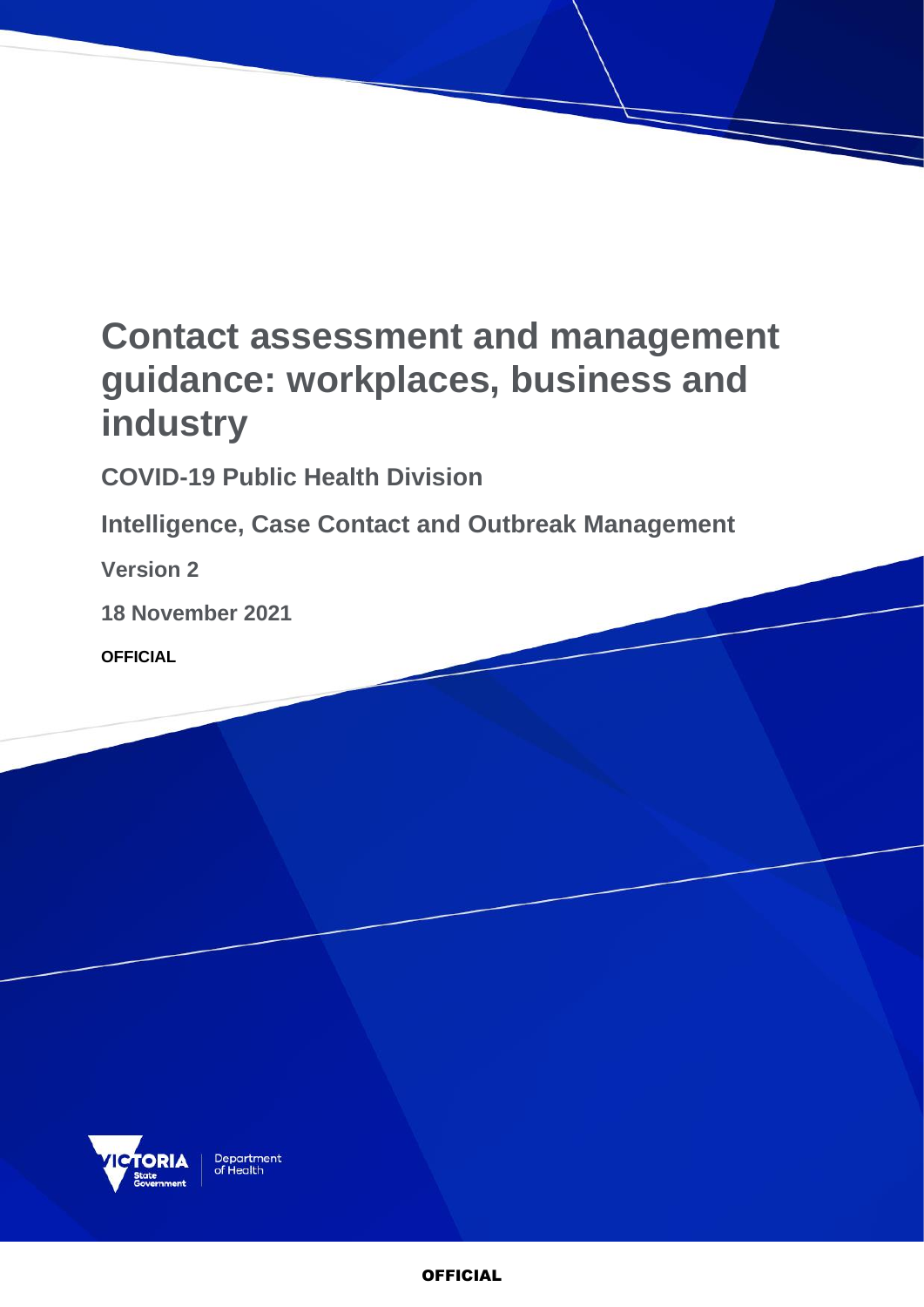### **SCOPF**

This guidance is to support decision making following a COVID-19 exposure in workplaces, business and industry settings. This may include but is not limited to, offices, hospitality venues, supermarkets, warehouses, construction sites and public transport depots.

It is for businesses and members of the public to assess and manage situations where an infectious case has attended business, industry or workplace premises.

**This guidance does not apply to exposures in households or sensitive settings**, that is schools, healthcare (hospital and community-based), residential facilities including aged care, correctional centres or other settings where there are people at high risk of severe illness.

The guidance will be updated to reflect changes to COVID-19 epidemiology and the public health response in Victoria.

#### **Specific assessment may be required in some circumstances**

This guidance is general. Specific risk assessment and tailored outbreak management by the Department of Health and Local Public Health Units may be required in some circumstances, where significant transmission events have occurred, or where other additional risks apply (workforce, operational continuity or community risks).

#### **Workplace and employee obligations**

A person who is a confirmed case of COVID-19 must notify the operator of any work premises at which they ordinarily work that they've been diagnosed with COVID-19 and of their infectious period, if they attended an indoor space at the work premises during their infectious period.

The operator of a workplace must take reasonable steps to notify employees and contractors that they have been exposed to a positive case, and to advise them of their obligation to obtain a PCR test and quarantine until they receive a negative result.

A workplace will be required to maintain a system to enable them to notify contacts and obtain assurance of a negative PCR test result from an individual prior to their return to the premises.

### **For further information**

[Information and advice for businesses who have a confirmed case of COVID-19 in the workplace](https://www.coronavirus.vic.gov.au/confirmed-case-workplace) <https://www.coronavirus.vic.gov.au/confirmed-case-workplace>

To receive this document in another format, call the Coronavirus Hotline 1800 675 398 (press 0 for an interpreter, if required), or contact [coronavirus.vic.gov.au](https://www.coronavirus.vic.gov.au/contact-us) <https://www.coronavirus.vic.gov.au/contact-us>.

Authorised and published by the Victorian Government, 1 Treasury Place, Melbourne.

© State of Victoria, Australia, Department of Health, November 2021.



Department of Health

**OFFICIAL**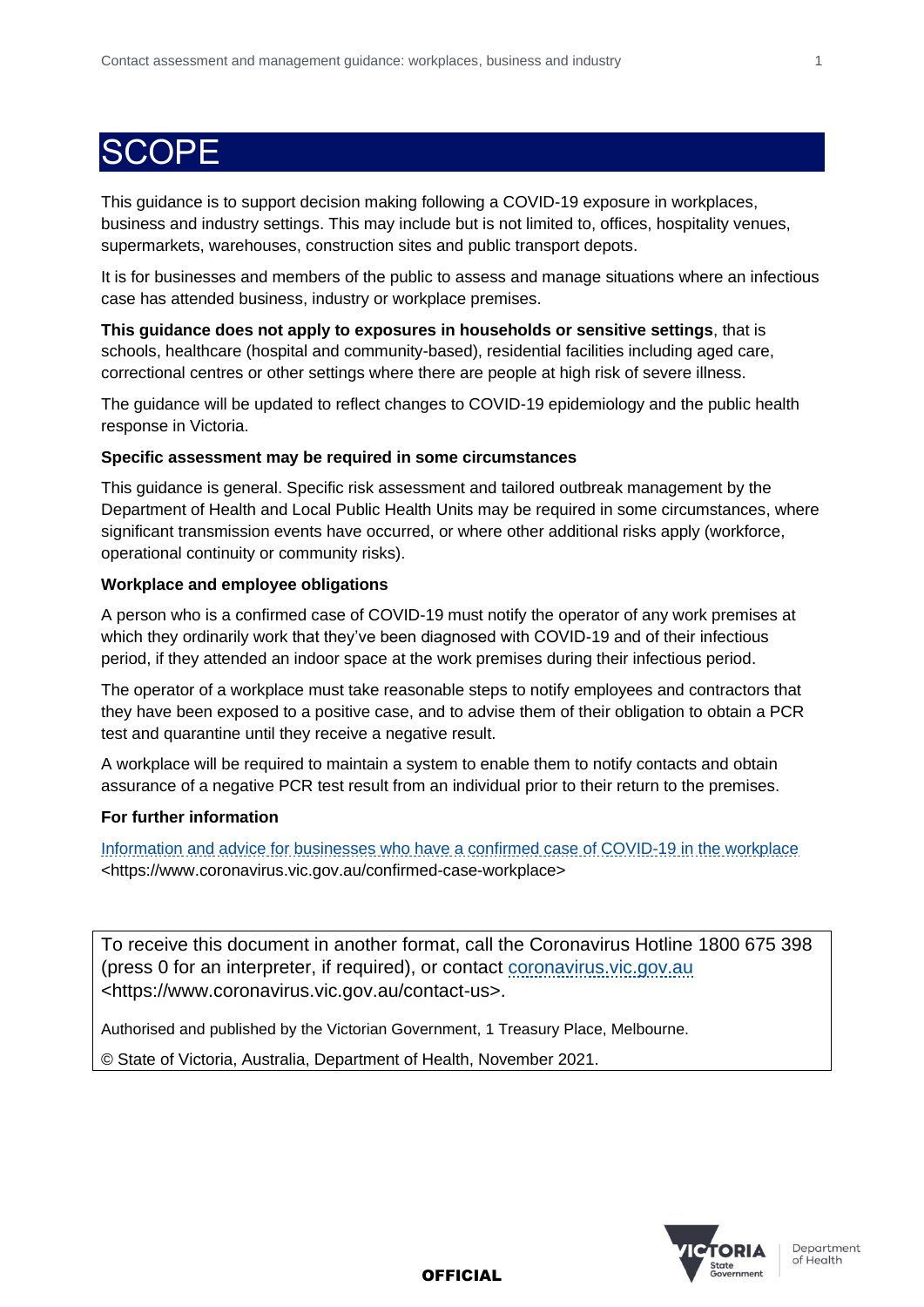### CONTACT ASSESSMENT AND MANAGEMENT MATRIX

**Contact** = any **staff member or contractor** who has contact with a confirmed positive case of COVID-19 in a **non-household** setting.

**Case** = any confirmed positive case of COVID-19. **EXPOSURE EVENT RISK ASSESSMENT**

An exposure event is contact with a confirmed case of COVID-19 during their infectious period.

1. The business conducts a risk assessment for each exposure event using the contact assessment and management matrix.

2. Individuals are identified as contacts or low risk. Contact lists are managed by the workplace and are not provided to the Local Public Health Unit unless specifically requested (for example, during an outbreak).

3. Individuals must follow the testing and quarantine requirements for their assessed level of risk (low risk or contact).

| DOSITIVE CASE OF COVID-19. | <b>No</b>                    | Low-risk exposure scenario:                                                                                                                                       | Medium-risk exposure scenario:                                                                                                                                                                 | High-risk exposure scenario:                                                                                                                                                                             |
|----------------------------|------------------------------|-------------------------------------------------------------------------------------------------------------------------------------------------------------------|------------------------------------------------------------------------------------------------------------------------------------------------------------------------------------------------|----------------------------------------------------------------------------------------------------------------------------------------------------------------------------------------------------------|
| exposure                   |                              | Contact with a confirmed case in their infectious<br>period that is:                                                                                              | Contact with a confirmed case in their infectious period<br>that is:                                                                                                                           | Contact with a confirmed case in their infectious<br>period that is:                                                                                                                                     |
|                            |                              | face-to-face $(<1.5m)$ and transient $(<1$<br>minute)                                                                                                             | face-to-face $(<1.5m)$ and non-transient $(1-15)$<br>$\bullet$<br>minutes)                                                                                                                     | face-to-face $(<1.5m)$ and prolonged $(>15$<br>minutes)                                                                                                                                                  |
|                            |                              | <b>OR</b>                                                                                                                                                         | <b>OR</b>                                                                                                                                                                                      | <b>OR</b>                                                                                                                                                                                                |
|                            |                              | distanced $(>1.5m)$ and any duration in a<br>large $($ >300 $m2)$ indoor space or outdoors<br><b>AND</b><br>does not meet the criteria for medium or<br>high risk | distanced $(>1.5m)$ and very prolonged $(>2)$<br>$\bullet$<br>hours) in a medium-sized indoor space (100-<br>$300m^2$ )<br><b>AND</b><br>does not meet the criteria for high risk<br>$\bullet$ | direct physical contact (for example, shaking<br>hands, hugging, kissing)<br><b>OR</b><br>distanced $(>1.5m)$ and very prolonged $(>2)$<br>hours) in a small indoor space $\left($ < 100m <sup>2</sup> ) |
| Masks not worn*            | <b>Extremely</b><br>low risk | Low risk                                                                                                                                                          | Contact                                                                                                                                                                                        | Contact                                                                                                                                                                                                  |
| <b>Masks worn</b>          | <b>Extremely</b><br>low risk | Low risk                                                                                                                                                          | Low risk<br>Contact<br>(if unvaccinated)<br>(if vaccinated)                                                                                                                                    | Contact                                                                                                                                                                                                  |

\*Mask not worn by either the case or the person exposed. Incorrect mask use or a medical mask exemption is to be considered the same as 'no mask' for assessment and management. Note: time periods are cumulative across a period of one day (for example, two separate 10-minute exposures should be assessed as a 'prolonged' (>15 min) exposure.

#### **QUARANTINE AND TESTING REQUIREMENTS**

| What you need to do | Low risk (and extremely low risk) | Monitor for symptoms and get PCR tested if you have any symptoms, however mild.                                                                                                                               |  |
|---------------------|-----------------------------------|---------------------------------------------------------------------------------------------------------------------------------------------------------------------------------------------------------------|--|
|                     | Contact                           | Quarantine and get PCR tested – initial PCR testing is mandatory and cannot be substituted with a rapid antigen test.<br>Return to work only after you receive a negative initial PCR test result.            |  |
|                     |                                   | Daily rapid antigen testing is strongly recommended from the day that your PCR result is obtained (when you can leave quarantine) until 7 days 1<br>after exposure (for a total of five rapid antigen tests). |  |

Note: a positive rapid antigen test must be confirmed by a PCR test.

**THE PRESENCE OF SYMPTOMS ALWAYS REQUIRES TESTING**